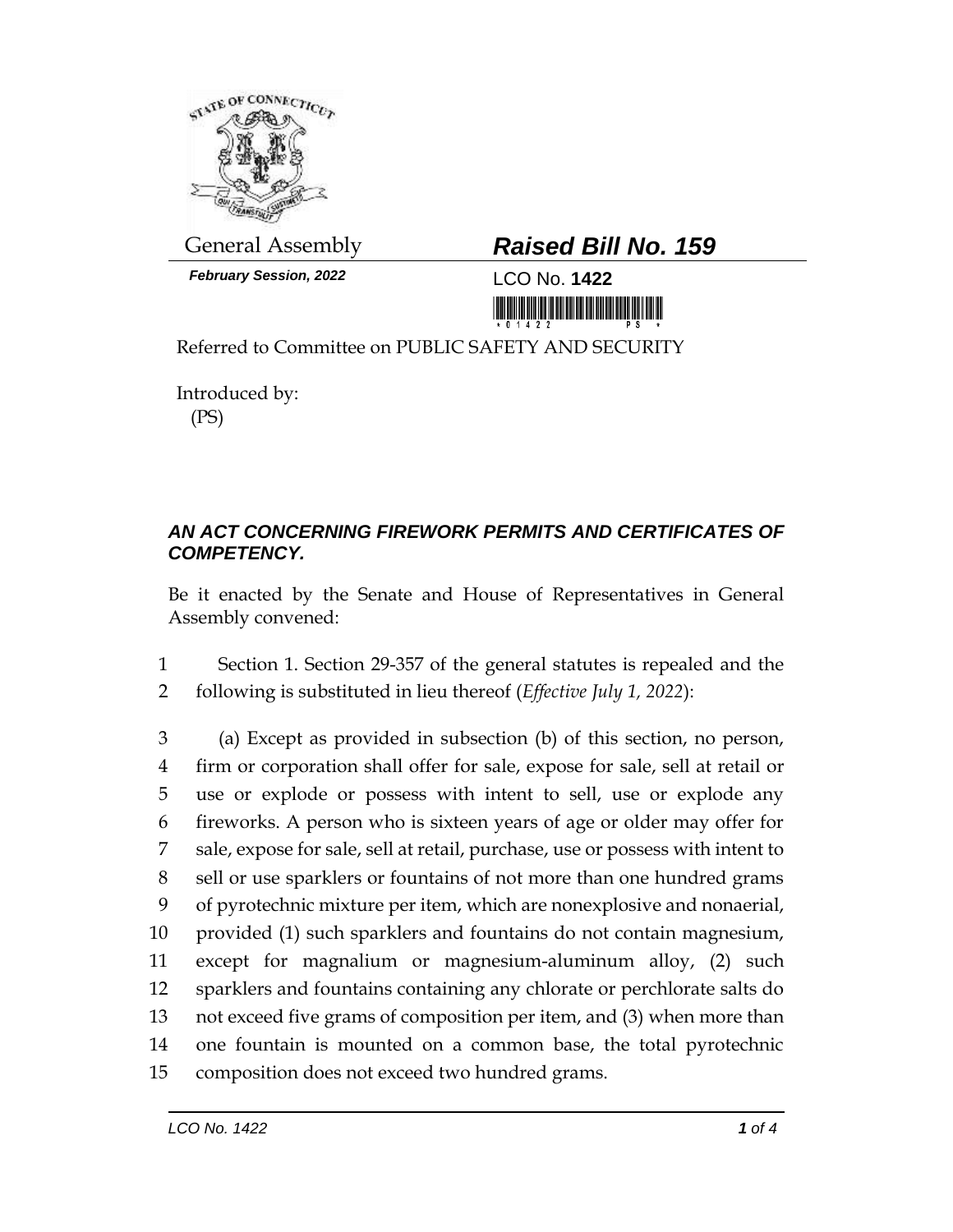(b) (1) The Commissioner of Emergency Services and Public Protection shall adopt reasonable regulations, in accordance with chapter 54, for the granting of permits for supervised displays of fireworks or for the indoor use of pyrotechnics, sparklers and fountains for special effects by municipalities, fair associations, amusement parks, other organizations or groups of individuals or artisans in pursuit of their trade. Such permit may be issued upon application to said 23 commissioner and after  $[(1)]$   $(A)$  inspection of the site of such display or use by the local fire marshal to determine compliance with the requirements of such regulations, and **[**(2)**]** (B) approval of the chiefs of the police and fire departments, or, if there is no police or fire department, of the first selectman, of the municipality wherein the display is to be held as is provided in this section. No such display shall be handled or fired by any person until such person has been granted a certificate of competency by the Commissioner of Emergency Services and Public Protection, in respect to which a fee of two hundred dollars shall be payable to the State Treasurer when issued and which may be renewed every three years upon payment of a fee of one hundred ninety dollars payable to the State Treasurer, provided such certificate may be suspended or revoked by said commissioner at any time for cause. Such certificate of competency shall attest to the fact that such operator is competent to fire a display. Such display shall be of such a character and so located, discharged or fired as in the opinion of the chiefs of the police and fire departments or such selectman, after proper inspection, will not be hazardous to property or endanger any person or persons. In an aerial bomb, no salute, report or maroon may be used that is composed of a formula of chlorate of potash, sulphur, black needle antimony and dark aluminum. Formulas that may be used in a salute, report or maroon are as follows: **[**(A)**]** (i) Perchlorate of potash, black needle antimony and dark aluminum, and **[**(B)**]** (ii) perchlorate of potash, dark aluminum and sulphur. No high explosive such as dynamite, fulminate of mercury or other stimulator for detonating shall be used in any aerial bomb or other pyrotechnics. Application for permits shall be made in writing at least fifteen days prior to the date of display, on such notice as the Commissioner of Emergency Services and Public Protection by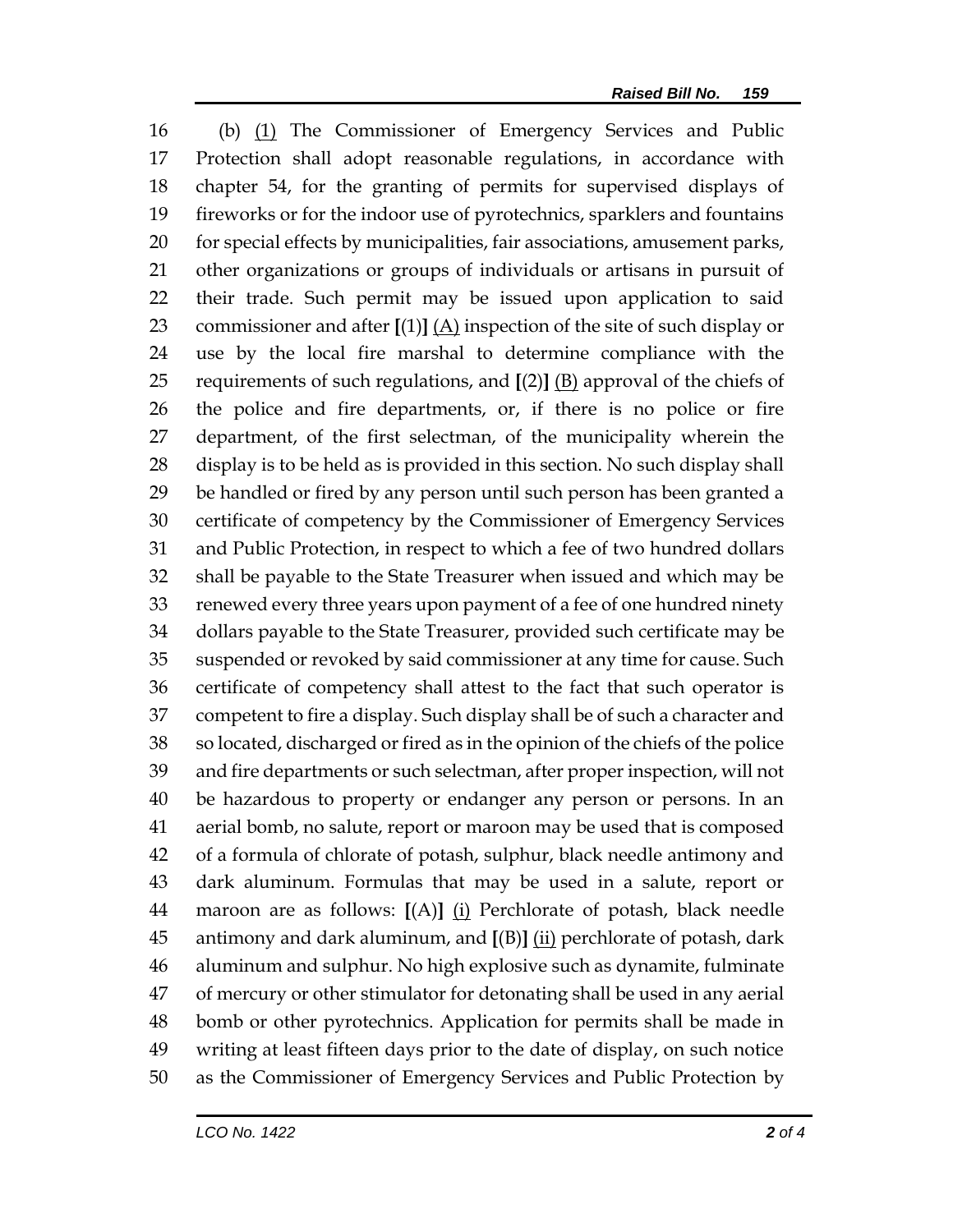regulation prescribes, on forms furnished by the commissioner, and a fee of one hundred dollars shall be payable to the State Treasurer with each such application. After such permit has been granted, sales, possession, use and distribution of fireworks for such display shall be lawful for that purpose only. No permit granted hereunder shall be transferable. Any permit issued under the provisions of this section may be suspended or revoked by the Commissioner of Emergency Services and Public Protection or the local fire marshal for violation by the permittee of any provision of the general statutes, any regulation or any ordinance relating to fireworks.

 (2) The Commissioner of Emergency Services and Public Protection 62 shall require an applicant for a certificate of competency pursuant to subdivision (1) of this subsection to submit to a state and national criminal history records check conducted in accordance with section 29- 17a.

 (3) The Commissioner of Emergency Services and Public Protection or a local fire marshal may suspend or revoke a permit issued pursuant to subdivision (1) of this subsection for a violation of any provision of sections 29-356 to 29-365, inclusive, any regulation adopted pursuant to this subsection or section 29-357a or 29-359 or any ordinance relating to fireworks.

 (c) The Commissioner of Emergency Services and Public Protection may grant variations or exemptions from, or approve equivalent or alternate compliance with, particular provisions of any regulation issued under the provisions of subsection (b) of this section where strict compliance with such provisions would entail practical difficulty or unnecessary hardship or is otherwise adjudged unwarranted, provided any such variation, exemption, approved equivalent or alternate compliance shall, in the opinion of the commissioner, secure the public safety and shall be made in writing.

 (d) Any person, firm or corporation violating the provisions of this section shall be guilty of a class C misdemeanor, except that (1) any